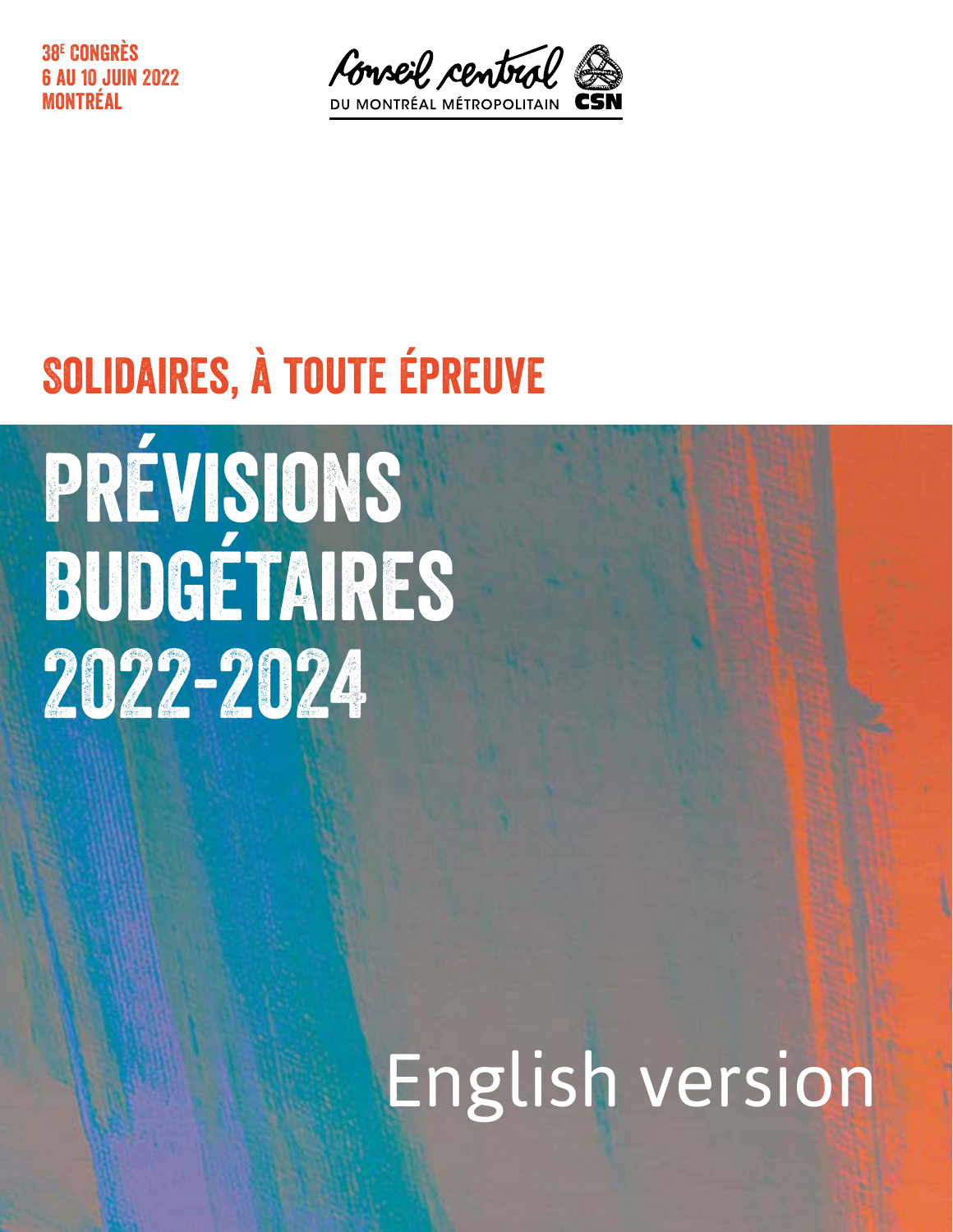### **INTRODUCTION**

We have just finished our 2019–2022 fiscal period; our workplaces and working conditions were affected by COVID-19, as were our home lives. We are all concerned by the public service crisis, the use of employment agencies, inflation, and prohibitive housing costs, and we know that workers have suffered over the past few years. We have witnessed an increase in new waves of violence and intolerance, femicides, racism, and the exploitation of workers with no job security, and we cannot just sit back.

In the context of our struggles, we need to strengthen alliances and solidarity with community movements, which have been weakened by the pandemic and the inflation context. The central council is always at the heart of union struggles for social justice, environmental justice, and political action. The budget we will be presenting to you will give us the means for our struggles to continue and make a difference.

#### **REVENUE**

The budget assumption presented to delegates at the 38th Convention of the Conseil central du Montréal métropolitain–CSN forecasts an increase in revenue of 8.3% for the period from 2022 to 2024, as compared to the revenue recorded for the period from 2019 to 2021.

Revenue for the 2022–2024 period will essentially come from per capita payments (member dues), i.e. \$7,865,228 out of a total of \$7,889,228. We expect an increase in revenue from per capita payments of 2% per year. Our estimates are made based on 108,808 members from 374 unions, and our unionization service being at work to welcome new unions

| <b>Federations</b>                                                     | <b>Members</b> |
|------------------------------------------------------------------------|----------------|
| CSN-construction                                                       | 985            |
| Fédération du commerce (FC)                                            | 6234           |
| Fédération nationale des enseignantes et enseignants du Québec (FNEEQ) | 12223          |
| Fédération des professionnèles (FP)                                    | 4058           |
| Fédération de la santé et des services sociaux (FSSS)                  | 52739          |
| Fédération des employées et employés de services publics (FEESP)       | 25672          |
| Fédération de l'industrie manufacturière (FIM)                         | 2623           |
| Fédération nationale des communications et de la culture FNCC)         | 4274           |

- Revenue from CSN subsidies will no longer appear in the budget as a result of new policies.
- This year, there are no registration fees for the Convention.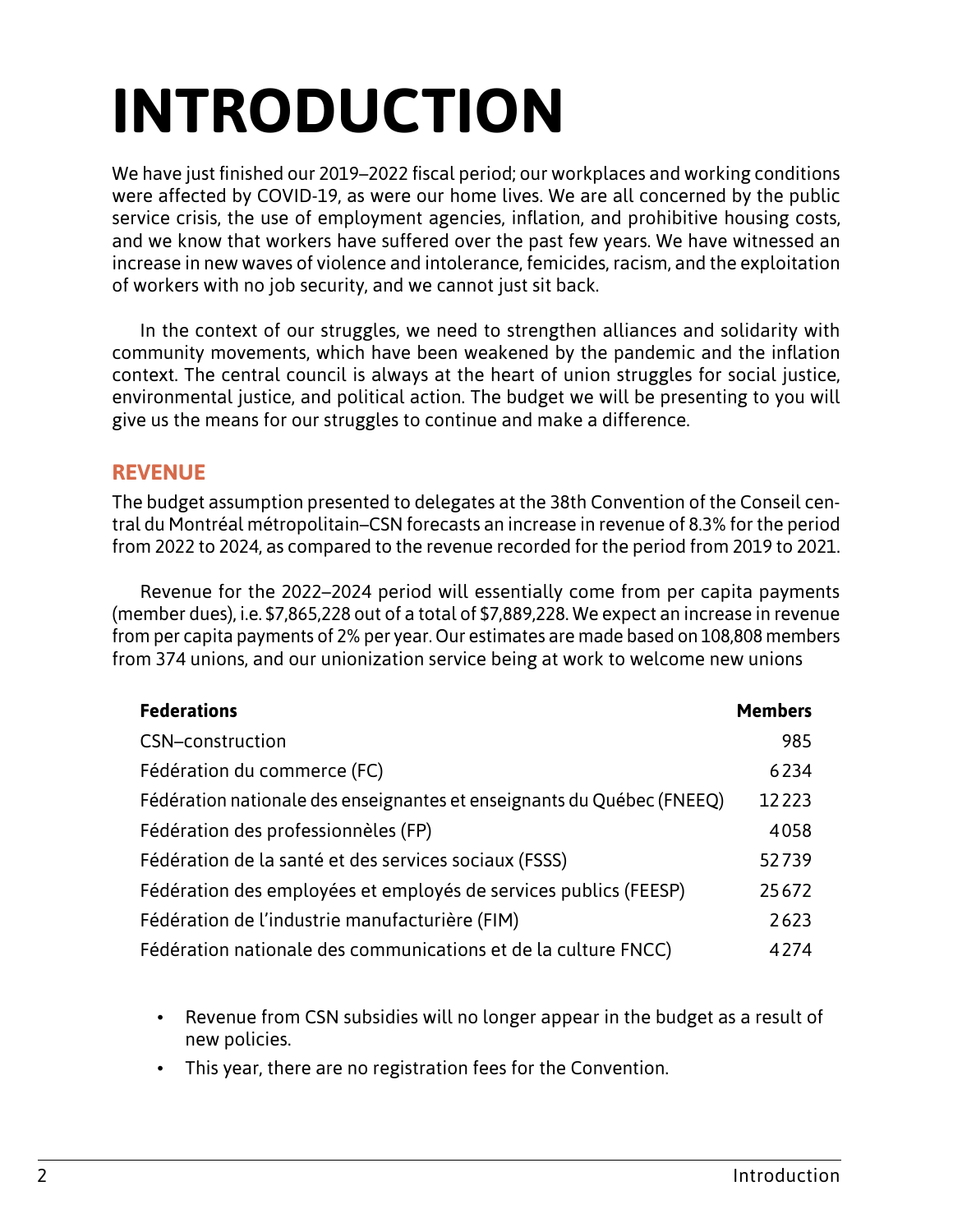- For printing revenue, we are awaiting an agreement between the CSN and the CCMM–CSN.
- We forecast additional revenue of \$24,000 associated with investment earnings.

#### **EXPENSES**

The expenses planned for the 2022–2024 period have increased by 9.6%, as compared to the budget for the previous period, i.e. an average increase of 3.1% per year. A comparison between the expenses estimated for 2022–2024 and the real expenses for 2019–2021 is difficult to make because of all of the disruptions associated with the COVID-19 pandemic: for the past three years, our expenses were \$1,536,998 lower than estimated.

Expenses are divided into three main budget items: political expenses, core function expenses, and administrative expenses.

#### **Political expenses**

Overall, the 2022–2024 budget for political duties is increasing by 20% in comparison to the previous period.

- The majority of this increase is explained by the return of the Second Vice-President position on the Executive Committee.
- The wages and benefits for the members of the Executive Committee are increasing by 9.9% for the 2022–2024 period, in accordance with the central council's reimbursement policy and the annual indexation of the wages of CSN employees. Remember that the wages of elected central council members are established based on the collective agreement signed with the STTCSN.
- The budget provides for an amount of \$268,228 to promote the participation of members on the Union Committee, in general assemblies, and in Confederal Council meetings, an increase of 21.9% in comparison to the budget for the 2019–2021 period.
- We also expect a decreased budget for our Convention that is held every three years of -31.2%, since we plan to continue our efforts to hold a Convention that is more environmentally friendly, reducing the costs of printing and material production in general.

#### **Core function expenses**

We will continue with mobilization efforts for union struggles, political action, and regional economic development.

We will renew most of the budgets for the ten areas of struggle from the previous period in this regard.

- The budget for union training, which is a major component of our action (49% of core function expenses) will remain more or less the same.
- A correction for social action is included in the budget because the Professional Defence Fund (FDP) will complete the budget with a contribution from the CSN.